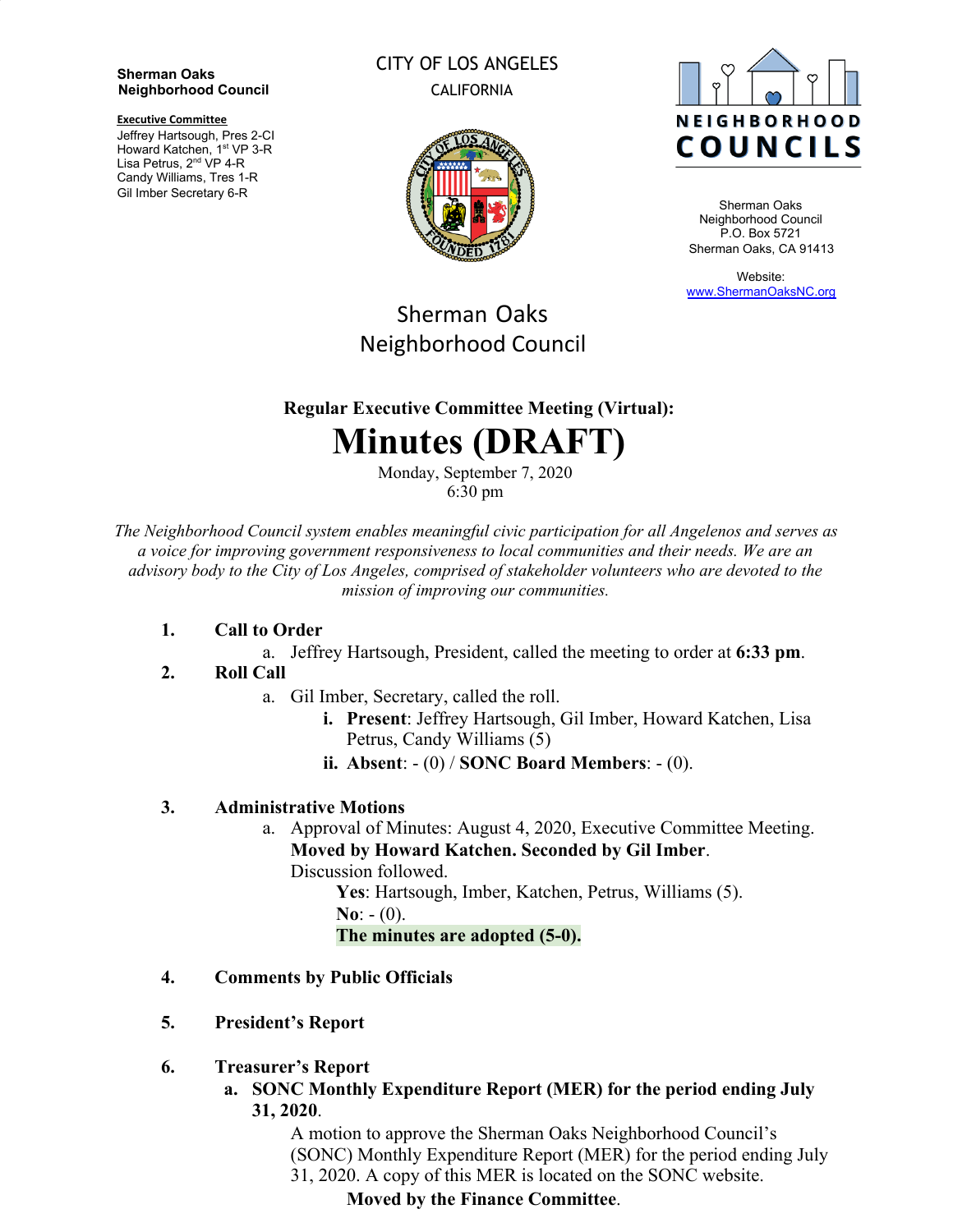Sherman Oaks Neighborhood Council

Regular Executive Committee Meeting Minutes (DRAFT), Monday, September 7, 6:30pm Page 2

> Discussion followed. *Motion to Adopt Item 6.a.* **Yes**: Hartsough, Imber, Katchen, Petrus, Williams (5).  $N_0$ :  $- (0)$ . **The items are adopted (5-0).**

#### **b. Amend the FY2021 SONC Annual Budget**.

A motion to amend the SONC FY2021 Annual Budget to include the \$10,000 rollover and the \$8,885 encumbered FY2020 funds.

**Moved by Candy Williams. Seconded by Howard Katchen**. Discussion followed.

*Motion to Adopt Item 6.b.*

**Yes**: Hartsough, Imber, Katchen, Petrus, Williams (5).

**No**:  $- (0)$ .

**The items are adopted (5-0).**

#### **c. Neighborhood Purposes Grant (NPG) for Los Angeles Responsible Pit Bull Owners, Inc**.

A motion to approve a Neighborhood Purposes Grant (NPG) in the amount of \$1,000 to the Los Angeles Responsible Pit Bull Owners, Inc.

#### **Moved by the Finance Committee**.

Discussion followed.

A motion to approve a Neighborhood Purposes Grant (NPG) in the amount of \$1,000 to the Los Angeles Responsible Pit Bull Owners, Inc. (LARPBO), for the explicit repair of doors/locks/other secure/safety items on the vehicle, and the NPG will not go before the Board before an appropriately amended NPG is received from the LARPBO reflecting these changes (\$ amount and purpose, as in 6b).

**Motion to Amend by Howard Katchen**. **Seconded by Lisa Petrus**.

Discussion followed.

*Motion to Amend Item 6.c.*

**Yes**: Hartsough, Imber, Katchen, Petrus, Williams (5).

 $N_0$ :  $- (0)$ .

#### **The motion is amended (5-0).**

*Motion to Adopt Item 6.c, as amended.*

**Yes**: Hartsough, Imber, Katchen, Petrus, Williams (5). **No**:  $- (0)$ .

#### **The motion as amended is adopted (5-0).**

#### **d. Announcement Regarding Other Finance Committee Issues**

#### **7. Public Comments**

Public Comment followed.

#### **8. Discussion and Possible Actions**

a. Zoom access information for September SONC meetings is posted on the